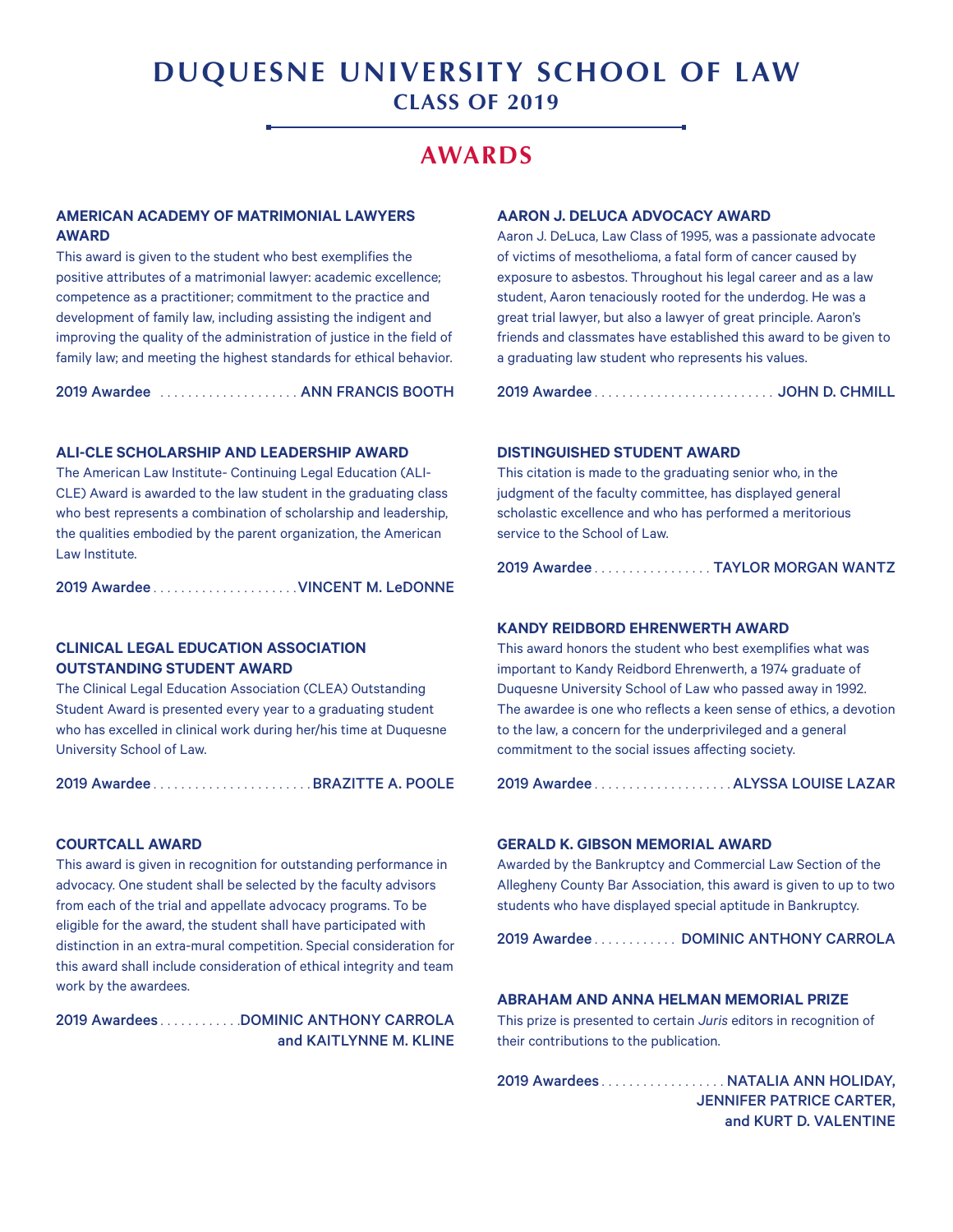# **INTERNATIONAL ACADEMY OF TRIAL LAWYERS/ STUDENT ADVOCACY AWARD**

This award is given to a student who demonstrates an overall ability in trial advocacy by high achievement in trial practice, evidence, and pleading and procedure courses.

2019 Awardee.......... PATRICIA LEIGH SHOENBERGER

## **JUSTICE LOUIS L. MANDERINO HONOR SOCIETY**

Presented for distinguished achievement in interschool moot court competition or outstanding contributions to the Duquesne moot court programs.

2019 Awardees. . ADAM TYLER DUH, TAYLOR MARIE FREY, MORGAN ALEXANDER GRAY, ASHLYN MATHOSLAH GRIM, CHELSIE RAE HORNE, VINCENT M. LeDONNE, MICHELE NICOLE MELLICK, MAURA K. PERRI, ALFRED JONATHAN VOGT, TAYLOR MORGAN WANTZ, ADAM J. WEISS and AMY HIRSHBERG McCROSSEN

#### **THE HONORABLE MARK E. MASCARA AWARD**

This award is given to the graduating student who most embodies the spirit of Judge Mascara: a joy for life, a love of family, and a dedication to the profession.

|--|--|--|

## **LAW SCHOOL MISSION AWARD**

This award is given to the student who embodies the following elements of the School of Law's mission, specifically, a special sensitivity to ethical and moral concerns and applying legal skills to actual problem solving for the good of individual clients, for the betterment of society, and in the furtherance of justice.

2019 Awardee. . KAITLYNNE M. KLINE

# **DR. JOHN AND LIZ MURRAY AWARD FOR EXCELLENCE IN STUDENT SCHOLARSHIP**

This award is presented to a graduating student who has an article published in the Duquesne Law Review that is deemed by the faculty advisors to the Law Review to be the most outstanding work of scholarship published in the Law Review in the past year.

2019 Awardee. . BRAZITTE A. POOLE

#### **DR. JOHN E. MURRAY, JR., PHILANTHROPY AWARD**

The award is given to a member of the graduating class who dedicates a substantial portion of his or her time to raising awareness of, and or funds for, a charitable cause or a vulnerable group in society.

2019 Awardee.................... STEPHANIE JO NOVAK

#### **NATIONAL ASSOCIATION OF WOMEN LAWYERS AWARD**

The award is given to the outstanding law graduate who has demonstrated academic achievement; exhibited motivation; contributed to the advancement of women in society; promoted issues and concerns of women in the legal profession; and earned the respect of the respective law school.

2019 Awardee..............KRISTYN ROSE GIARRATANO

#### **LYNETTE NORTON MEMORIAL AWARD**

The award is presented to a law student, who has demonstrated academic excellence, skills in oral advocacy through moot court programs, and a keen sense of ethics and professionalism.

| 2019 AwardeesBRAZITTE A. POOL |                              |
|-------------------------------|------------------------------|
|                               | and SAMANTHA LOUISE KOVALYAK |

#### **THE ORDER OF BARRISTERS**

This honor society recognizes outstanding achievement in moot court.

2019 Members . . . . . . . . . . . . . ERIN KATHLEEN CORCORAN, TRAVIS ANDREW GORDON, ASHLYN MATHOSLAH GRIM, KAITLYNNE M. KLINE, SAMANTHA LOUISE KOVALYAK, ALYSSA LOUISE LAZAR, AARON MICHAEL McDONOUGH, and BRAZITTE A. POOLE

#### **PITTSBURGH TAX CLUB AWARD**

A memorial award for the graduating student who has achieved the highest distinction in the field of taxation.

2019 Awardee........... PATRICIA LEIGH SHOENBERGER